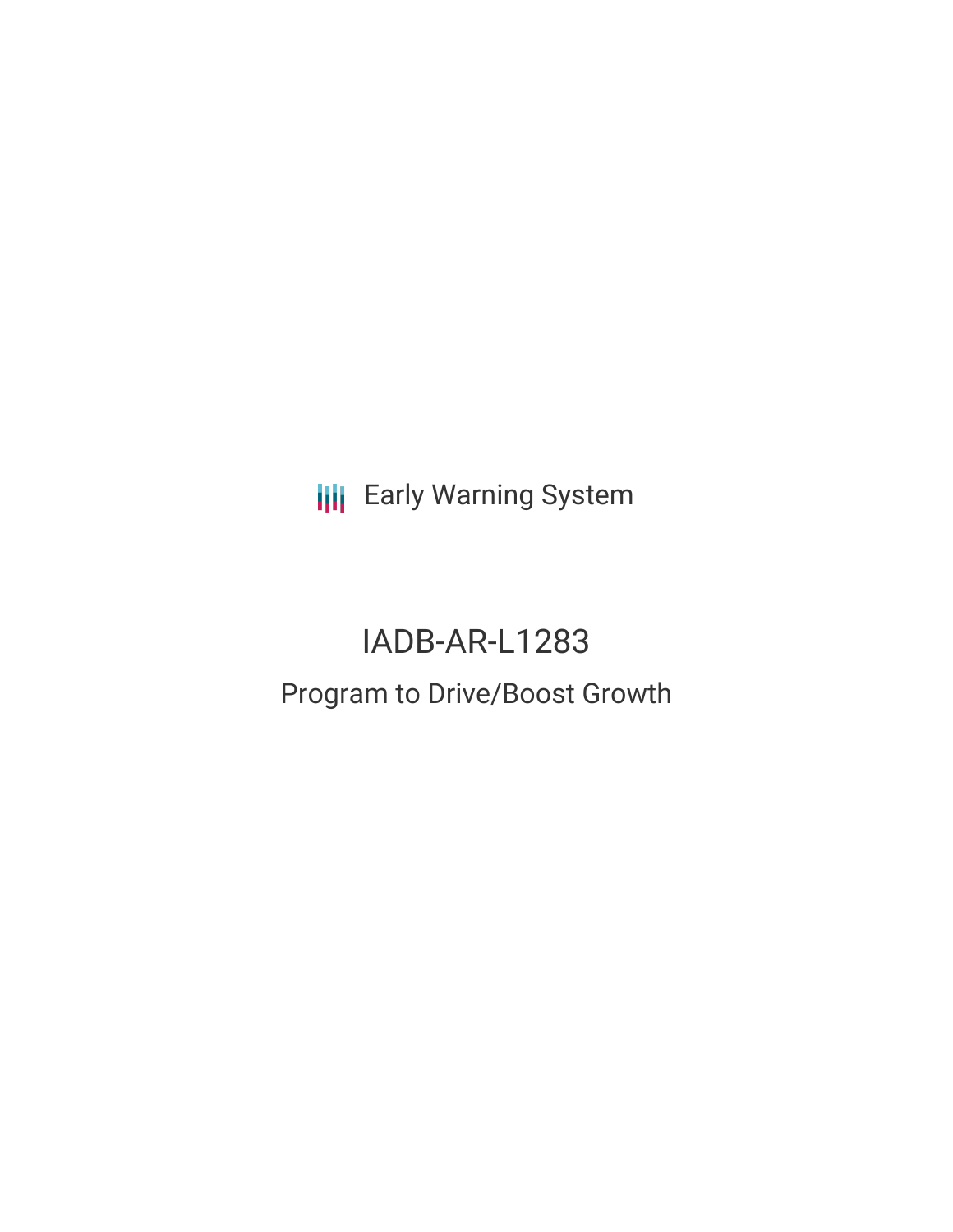

## **Quick Facts**

| <b>Countries</b>              | Argentina                              |
|-------------------------------|----------------------------------------|
| <b>Financial Institutions</b> | Inter-American Development Bank (IADB) |
| <b>Status</b>                 | Approved                               |
| <b>Bank Risk Rating</b>       | U                                      |
| <b>Borrower</b>               | Government of Argentina                |
| <b>Sectors</b>                | Law and Government                     |
| <b>Investment Type(s)</b>     | Loan                                   |
| <b>Loan Amount (USD)</b>      | \$300.00 million                       |
| <b>Project Cost (USD)</b>     | \$300.00 million                       |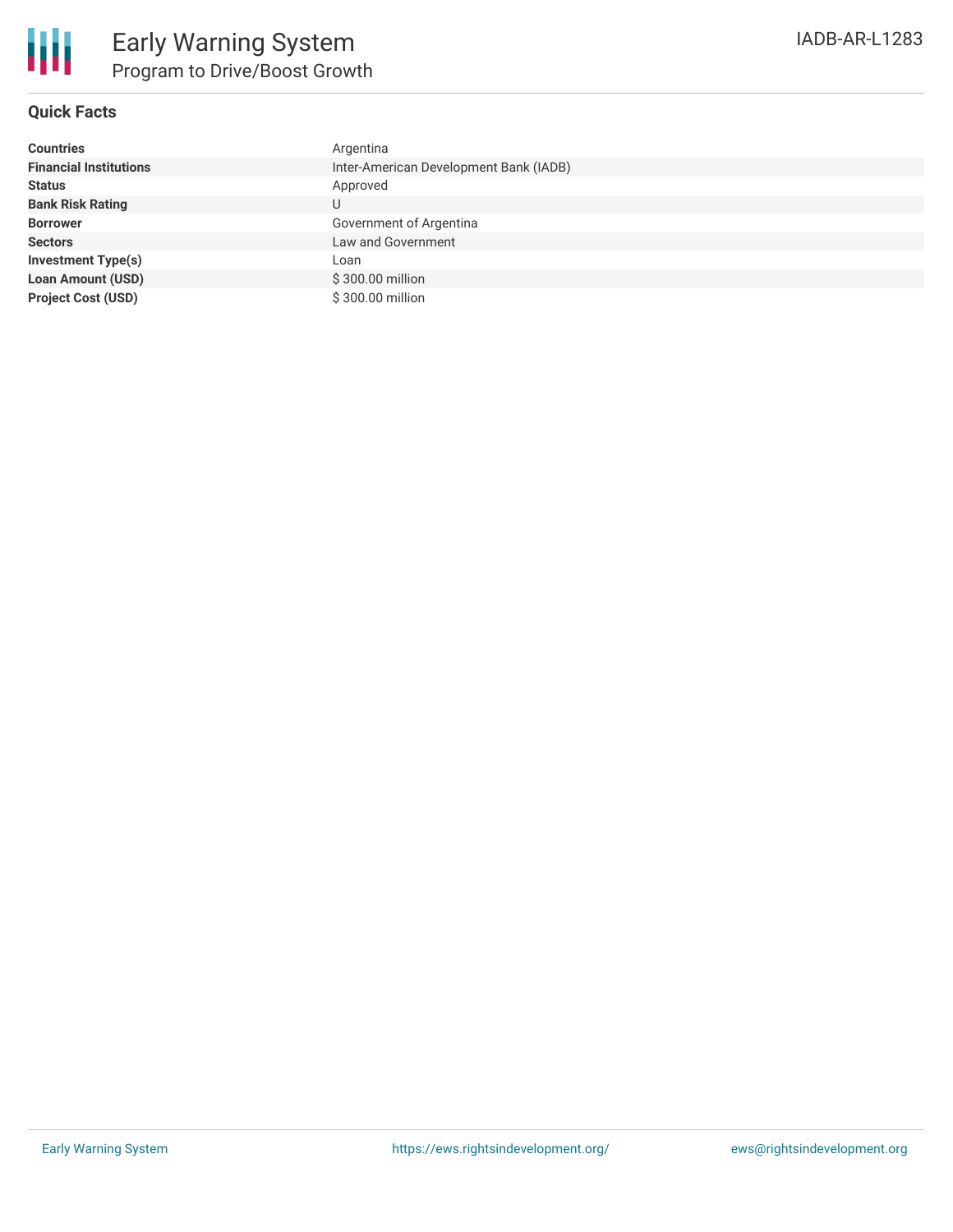

## **Project Description**

The objective of the program is to strengthen private and public investment in order to promote economic growth in Argentina. The specific objectives of the program are: (i) to increase private investment; and (ii) the modernization of the regulatoryinstitutional framework to improve efficiency in public investment.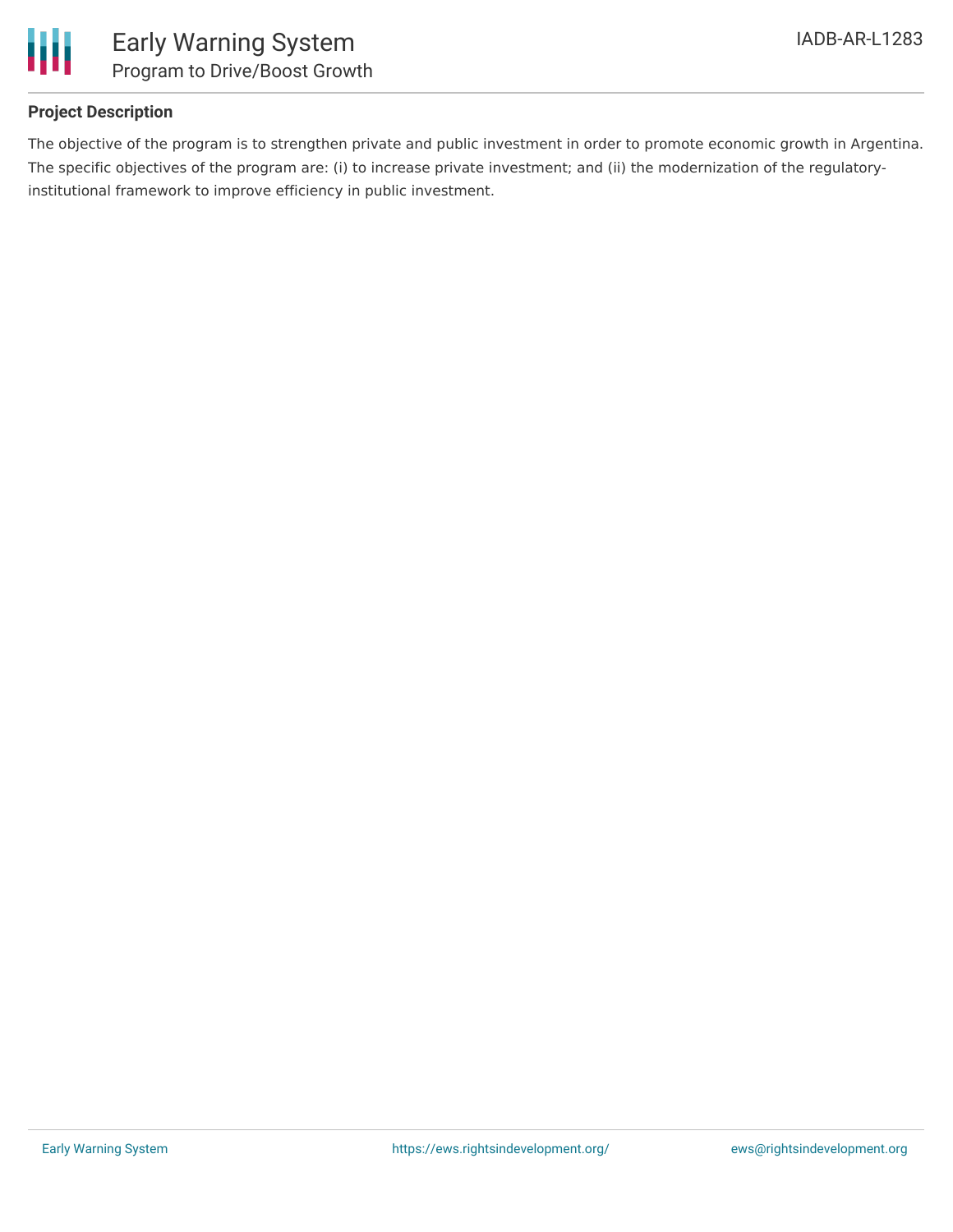

#### **Investment Description**

• Inter-American Development Bank (IADB)

This operation has been structured under the programmatic policy-based loan (PBP) modality and is the first in a programmatic series of two contractually independent but technically

linked operations. The cost of this operation will be US\$300 million, to be financed by the IDB from Ordinary Capital resources.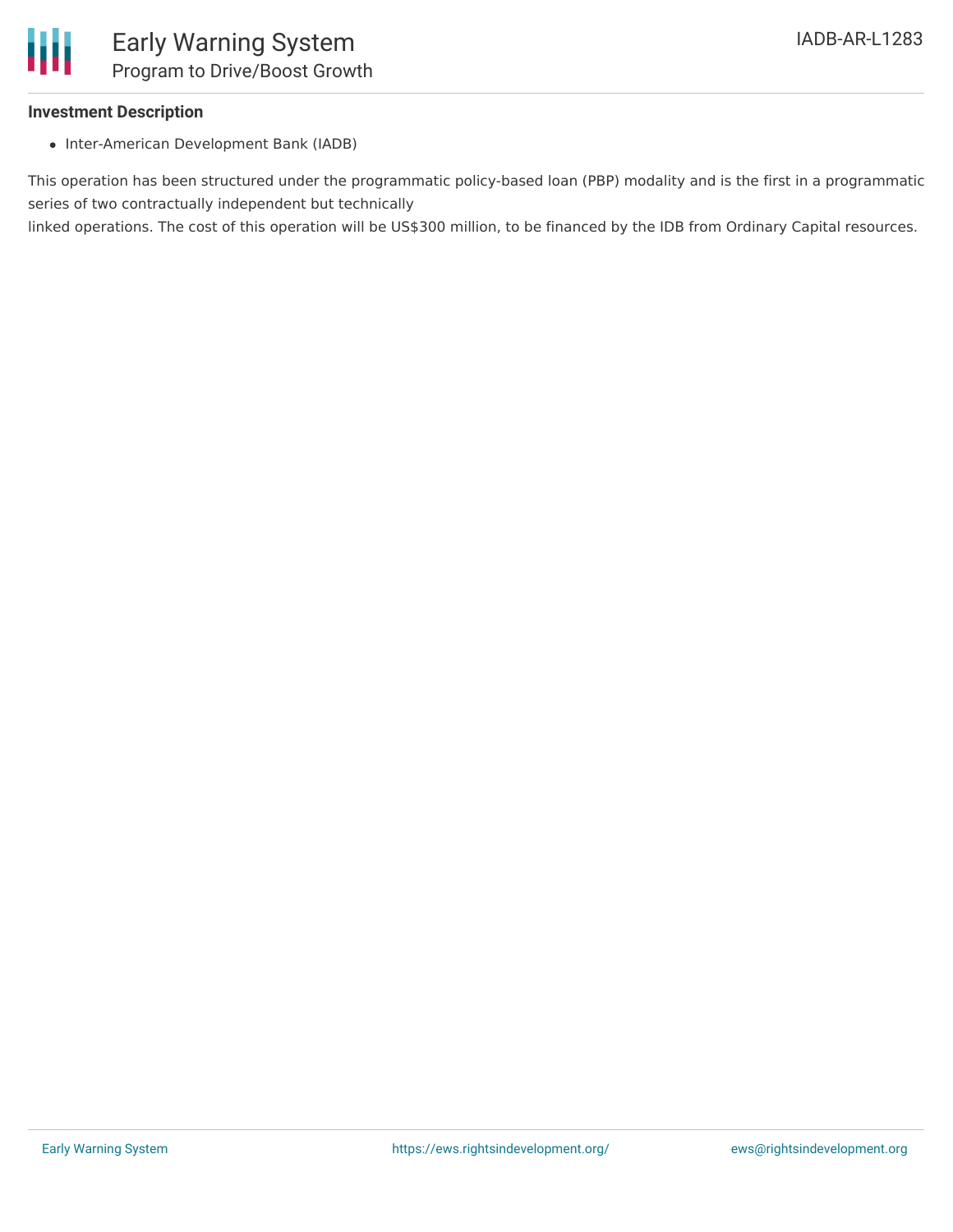### **Contact Information**

#### ACCOUNTABILITY MECHANISM OF IADB

The Independent Consultation and Investigation Mechanism (MICI) is the independent complaint mechanism and fact-finding body for people who have been or are likely to be adversely affected by an Inter-American Development Bank (IDB) or Inter-American Investment Corporation (IIC)-funded project. If you submit a complaint to MICI, they may assist you in addressing the problems you raised through a dispute-resolution process with those implementing the project and/or through an investigation to assess whether the IDB or IIC is following its own policies for preventing or mitigating harm to people or the environment. You can submit a complaint by sending an email to MICI@iadb.org. You can learn more about the MICI and how to file a complaint at http://www.iadb.org/en/mici/mici,1752.html (in English) or http://www.iadb.org/es/mici/mici,1752.html (Spanish).